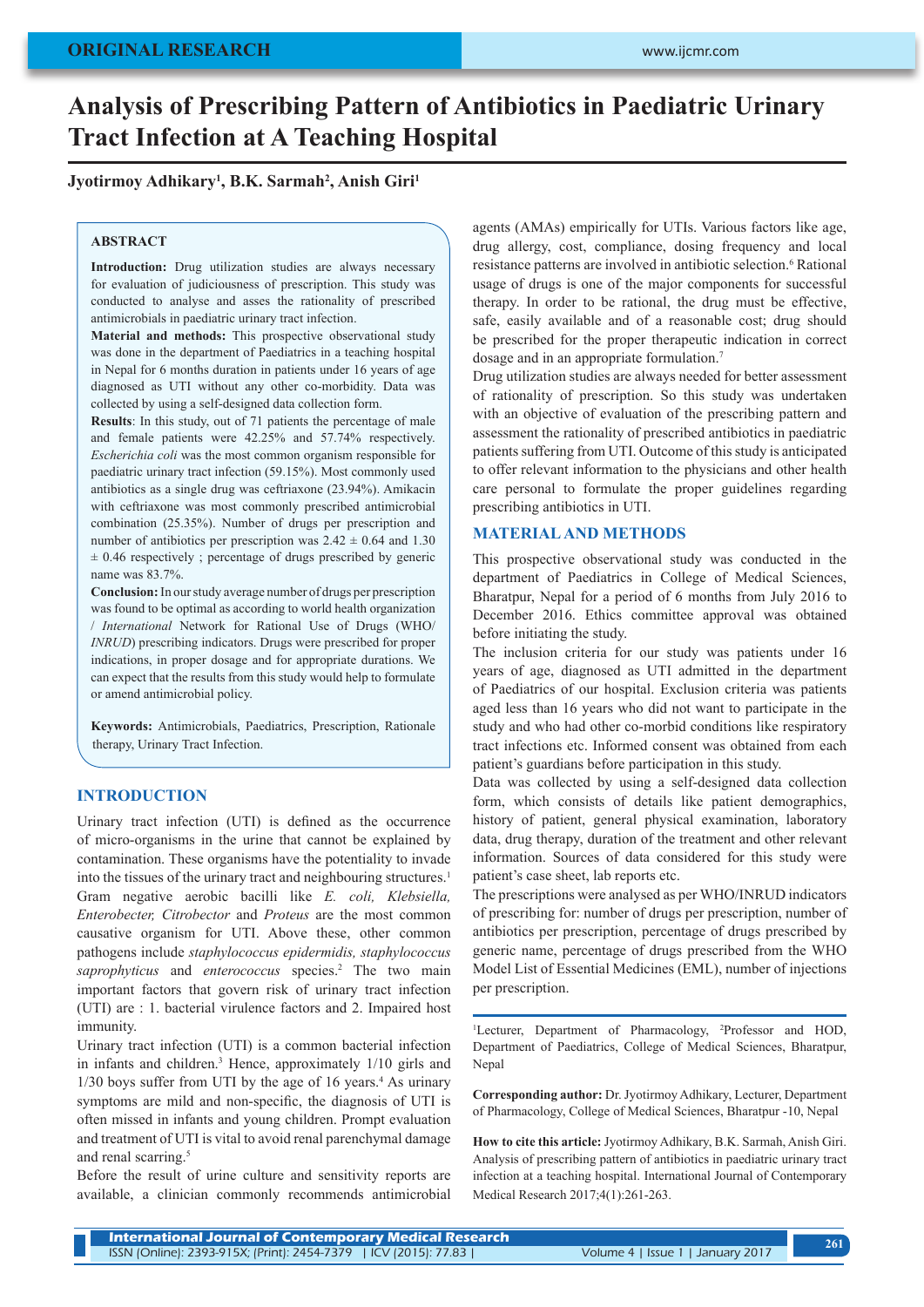## **STATISTICAL ANALYSIS**

The collected data was analysed by using descriptive statistics like mean and percentages. Microsoft Excel 2007 was used for calculation and making tables.

### **RESULTS**

In present study, out of 71 patients, 42.25% patients were male and 57.74% patients were female of which 11.26% were below 1 year old, 25.35% were 1 -5 years old, 36.61% were 6-10 years old and 26.76% were 11-15 years old as shown in table 1.

In this study, most commonly found pathogen responsible for causing paediatric urinary tract infection was *E.coli* (59.15%), followed by *Klebsiella* (16.9%), *staphylococci* (9.8%), *enterococcus* (7.04%), *proteus* (4.22%), *citobacter* (1.4%) and *pseudomonas* (1.4%).

Urine culture and sensitivity was done in 53 cases and the antibiotics which were found to be most commonly sensitive against *E.coli* were in the following sequence : amikacin - 42 (79.24%), gentamycin - 39 (73.58%), piperacillin and tazobactum -38 (71.69%), ceftriaxone -37 (69.81%), cefotaxime 36- (67.92%), cefixime - 34 (64.15%), ciprofloxacin -21 (39.62%), amoxicillin - 9 (16.98%).

In our study, most commonly used antibiotics as a single drug category was ceftriaxone (23.94%), followed by cefixime (21.12%), whereas most commonly used antimicrobial drug in combination category was amikacin with ceftriaxone (25.35%) as shown in table 2.

Duration of antimicrobial therapy was between 1 to 5 days for 12.6% of the patients, 6-10 days for 67.6%, 11-15 days for 19.7% of the patients. Drugs were prescribed for proper indications, in appropriate dosage and for proper durations. The prescriptions were analysed according to the WHO/INRUD

prescribing indicators as follows:

- 1. Number of drugs per prescription: 2.42± 0.64
- 2. Number of antibiotics per prescription:  $1.3 \pm 0.46$
- 3. Percentage of drugs prescribed by generic name: 83.7%
- 4. Percentage of drugs prescribed from the WHO Model List of Essential Medicines (EML): 92.4%
- 5. Number of injections per prescription:  $1.11 \pm 0.45$

Paracetamol was the most commonly prescribed drug other than antibiotics, followed by Vitamin supplements.

## **DISCUSSION**

It is observed that there is a necessity of improvement in the areas of choosing the proper antibiotic for an infection and educating the patients about the significance of taking therapy precisely.8 Decrease in efficiency of antimicrobials because of increased resistant species of pathogenic micro-organisms is considered as major cause of enormous costs in health care delivery systems.<sup>9</sup>

Rational usage of antibiotics minimizes the incidence of antimicrobial resistance and decreases the cost of therapy. Hence, constant vigilance and evaluation of rationality of prescribed antimicrobials is one of the pillars of the health care system.

Now a days, drug utilization studies are established to be advantageous study method to facilitate rational use of drugs. International Network for the Rational Use of Drugs (INRUD) in collaboration with WHO formulated various indicators and

| Age in years                  | Male<br>$n(^{9}/_{0})$ | Female<br>$n(^{0}/_{0})$ | <b>Total</b><br>N(%) |  |
|-------------------------------|------------------------|--------------------------|----------------------|--|
| $<$ 1                         | 6                      | $\mathfrak{D}$           | $8(11.26\%)$         |  |
| $1 - 5$                       |                        | 10                       | 18 (25.35%)          |  |
| $6 - 10$                      | 11                     | 15                       | 36 (36.61%)          |  |
| $11 - 15$                     |                        | 14                       | 19 (26.76%)          |  |
| Total                         | $30(42.25\%)$          | 41(57.74%)               | 71 (100 %)           |  |
| Table-1: Patient's demography |                        |                          |                      |  |

| <b>Single Antibiotic Used In This Study</b>                                            |                |            |  |  |
|----------------------------------------------------------------------------------------|----------------|------------|--|--|
| Drug name                                                                              | <b>Number</b>  | Percentage |  |  |
| Amikacin                                                                               | 9              | 12.6%      |  |  |
| Ceftriaxone                                                                            | 17             | 23.9%      |  |  |
| Cefixime                                                                               | 15             | 21.12%     |  |  |
| Amoxicillin                                                                            | 4              | 5.6%       |  |  |
| Vancomycin                                                                             | 1              | 1.4%       |  |  |
| Cefotaxime                                                                             | $\overline{2}$ | 2.8%       |  |  |
| Total                                                                                  | 48             |            |  |  |
| Combination of antibiotics used in this study                                          |                |            |  |  |
| Drug name                                                                              | <b>Number</b>  | Percentage |  |  |
| Amikacin + Ceftriaxone                                                                 | 18             | 25.35%     |  |  |
| Amikacin + Cefotaxime                                                                  | 6              | $8.4\%$    |  |  |
| Total                                                                                  | 23             | 32.39%     |  |  |
| Table-2: Number and percentage of antibiotics used as single drug<br>or as combination |                |            |  |  |

guidelines that helps to conduct and assess the rationality of the of prescribing medications.10

Till date, different studies have been conducted to evaluate the prescribing pattern of antimicrobials in UTI in different parts of the world. This study was also initiated in view of finding the rationality of antimicrobials prescribed for UTI in paediatric patients and to provide the information gathered through this study to the health care professionals for better management of UTI and to formulate or to amend the antibiotic policy of the institute.

In our investigation, most of the patients were between 6-10 years old (36.61%) of which majority of the patient were female (57.74%) compared to male patients (42.25%). This finding is in the contrary to the study conducted by Sushma M et al.<sup>11</sup>, who found that most of the patients were male. This finding closely similar to the findings of A. Hellstrom et al.<sup>12</sup> demonstrating that incidence of UTI in boys is higher than in girls under the age of 1 year; however, after 1 year, girls are much more likely to develop a UTI than boys.

In this study, most commonly found pathogen responsible for causing paediatric urinary tract infection was *E.coli* (59.15%), followed by *Klebsiella* (16.9%) which is also in conformity with the findings of many earlier studies.<sup>11,13-15</sup> As per our findings, the antibioctics which were found to be most commonly sensitive against *E.Coli* were amikacin (79.24%), gentamycin (73.58%), piperacillin and tazobactum (71.69%), ceftriaxone (69.81%), cefotaxime (67.92%), cefixime (64.15%), ciprofloxacin (39.62%), amoxicillin (16.98%).This finding is closely similar to a study conducted by Mohan J et al.<sup>16</sup>; as in that study they found that E.coli was sensitive to amikacin, follwed by cephalosporins.

In single drug category, we found that most commonly used antibiotic was ceftriaxone (23.94%), after that cefixime